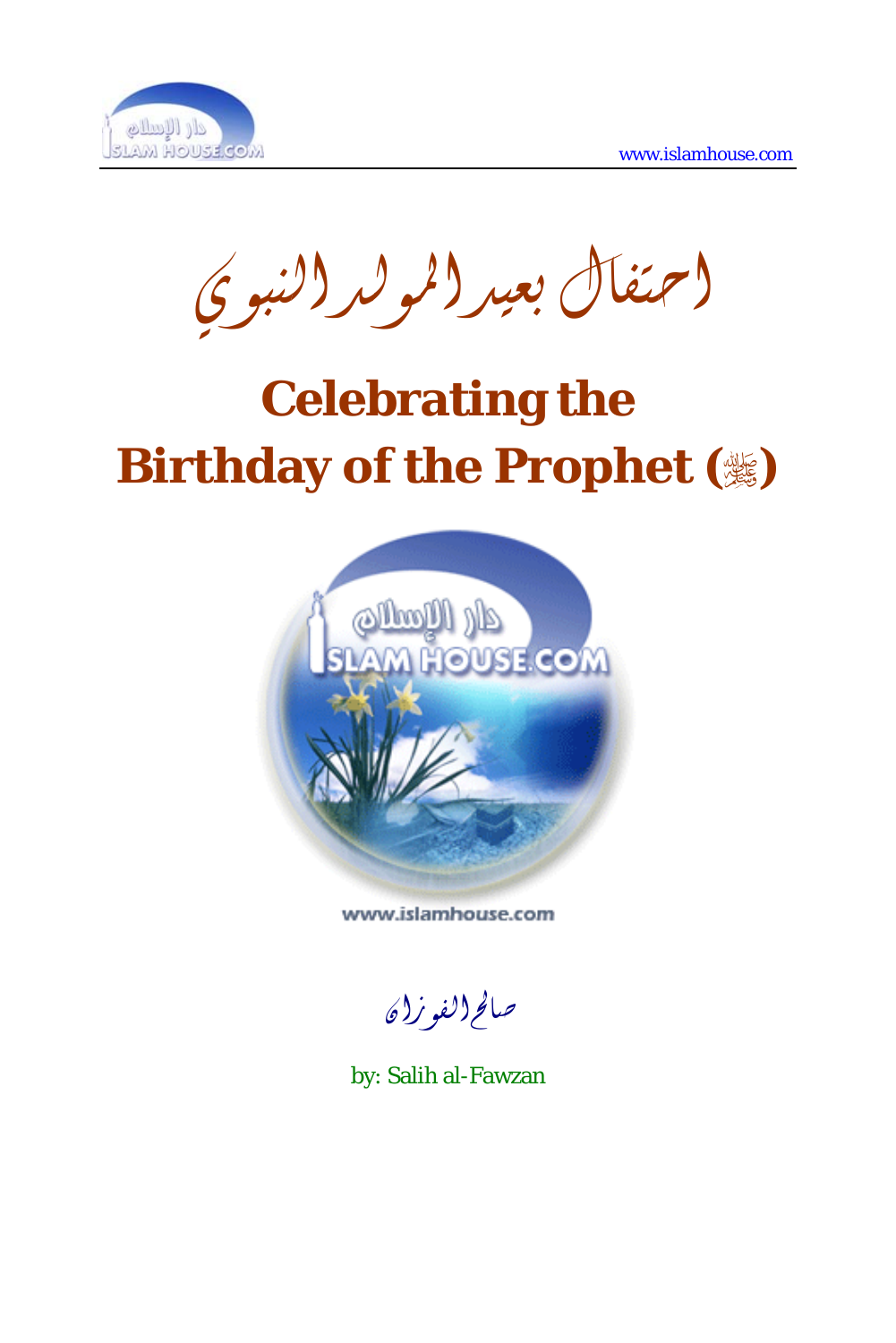

## Copyright ©

This book was originally taken from www.islam-qa.com.

This book is not copyrighted. Any or all parts of this book may be used for educational purposes as long as the information used is not in any way quoted out of context or used for profit.

This material has been reviewed and forwarded for publishing and distribution by the English language section of the Department of Islamic Resources.

Form #: 3168 Date: 1/3/1425

If you have any corrections, comments, or questions about this publication, please feel free to contact us at:

**[en@islamhouse.com](mailto:en@islamhouse.com)**

**[www.islamhouse.com](http://www.islamhouse.com/)**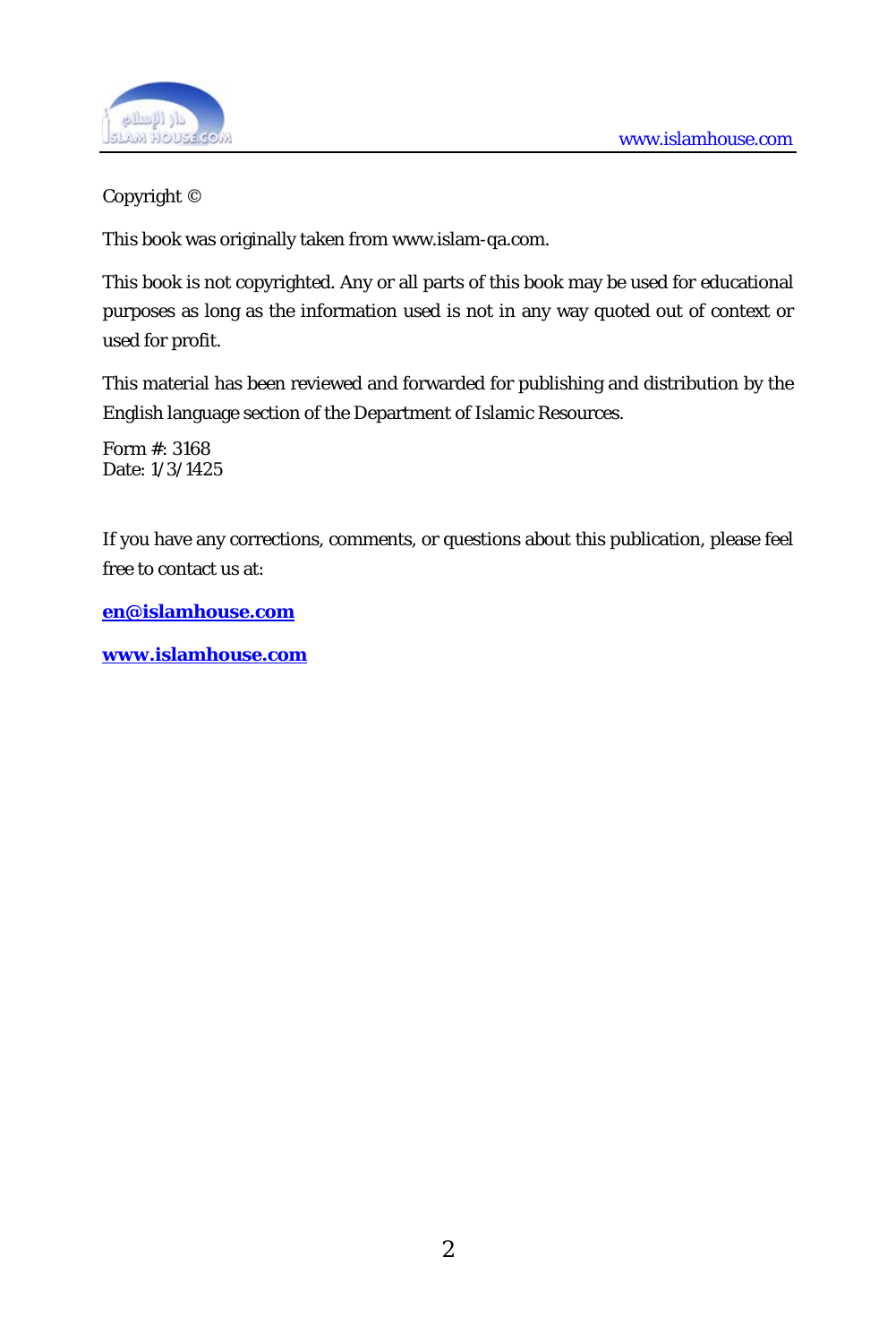

The commands mentioned in the Qur`aan and Sunnah to follow the laws of Allaah and His Messenger and the prohibitions of introducing innovations into the religion are quite clear. Allaah says that which translates as:

**"Say, [O Muhammad], 'If you should love Allaah, then follow me, [So] Allaah will love you and forgive you your sins.' "** 

(Aal 'Imraan: 31)

**"Follow, [O Mankind], what has been revealed to you from your Lord and do not follow other than Him any allies. Little do you remember."** 

(Al-A'raaf: 3)

**"And [Moreover], this is My path, which is straight, so follow it; and do not follow [other] ways, for you will be separated from His way."** 

(Al-An'aam: 153)

The Prophet (3) said:

"The most truthful of speech is the Book of Allaah and the best of guidance is the guidance of Muhammad, and the most evil of things are those which are newly-invented."

And he  $(\frac{1}{2})$  said:

"Whoever innovates anything in this matter of ours (i.e., Islaam), that is not part of it will have it rejected." (Bukhaari & Muslim)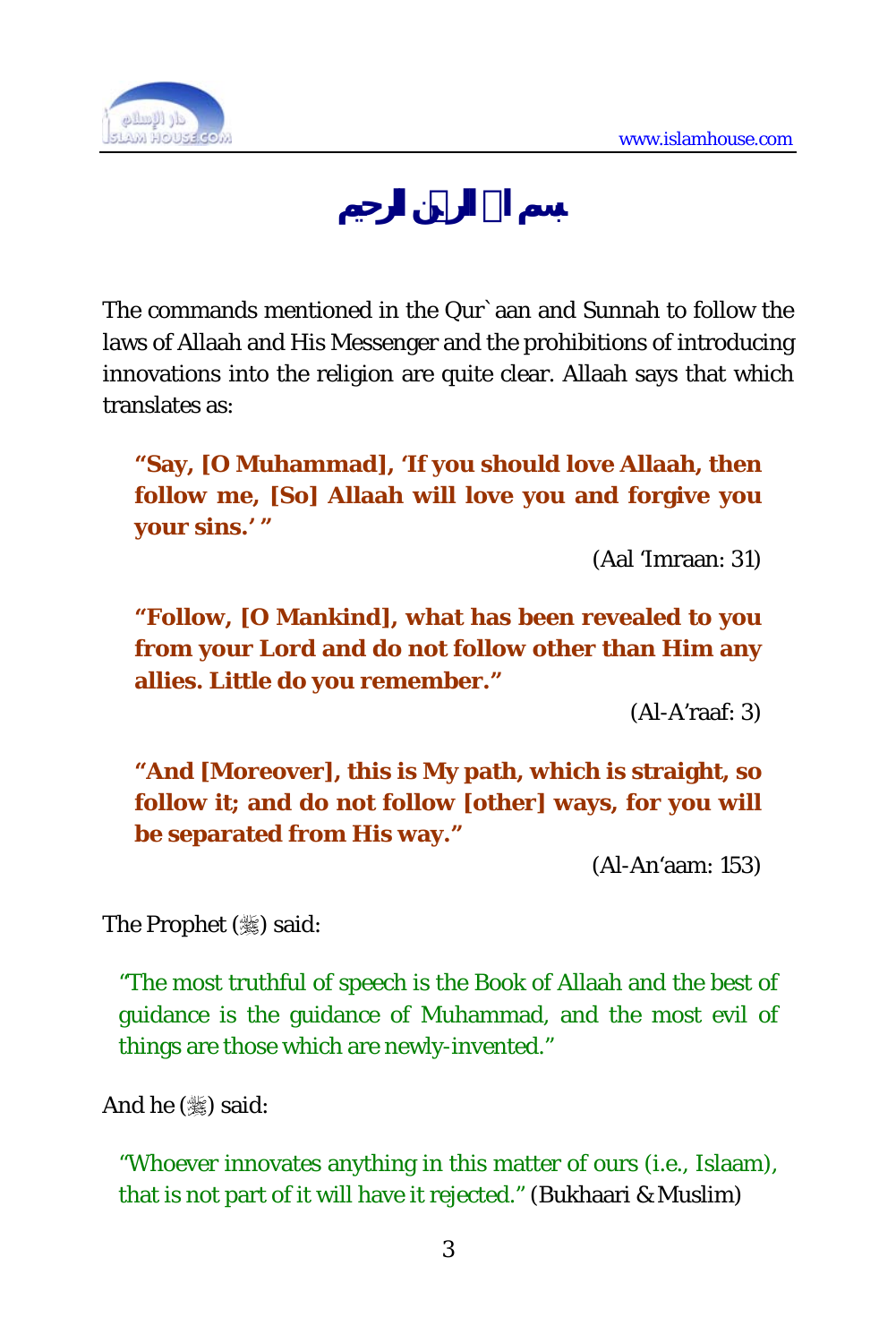

According to a version narrated by Muslim,

"Whoever does anything that is not in accordance with this matter of ours (i.e., Islaam), will have it rejected."

Among the reprehensible innovations that people have invented is the celebration of the birthday of the Prophet () (Al-Mawlid) in the month of Rabee' Al-Awwal. They celebrate this occasion in various ways:

· Some of them simply make it an occasion to gather and read the story of Al-Mawlid, then they present speeches and Qaseedahs (odes) for this occasion.

· Some of them make food and sweets etc., and offer them to the people present.

· Some of them hold these celebrations in the mosques, and some of them hold them in their houses.

Some people do not limit themselves to the actions mentioned above; they include in these gatherings Haraam and reprehensible things, such as free mixing between men and women, dancing and singing, or committing actions of Shirk such as seeking the help of the Prophet (5), calling upon him, seeking his support against their enemies and so on.

Whatever form it takes and whatever the intentions of those who do this are, there is no doubt whatsoever that it is an invented, Haraam innovation which was introduced by the Shee'ah Faatimids after the three best centuries of Islaam, in order to corrupt the religion of the Muslims. The next person to do this after them and re-introduce it was King Al-Mudhaffar Abu Sa'eed Kawkaboori, the king of Irbil, at the end of the sixth century or the beginning of the seventh century AH, as was mentioned by the historians such as Ibn Khalkaan, may Allaah have mercy upon him, and others.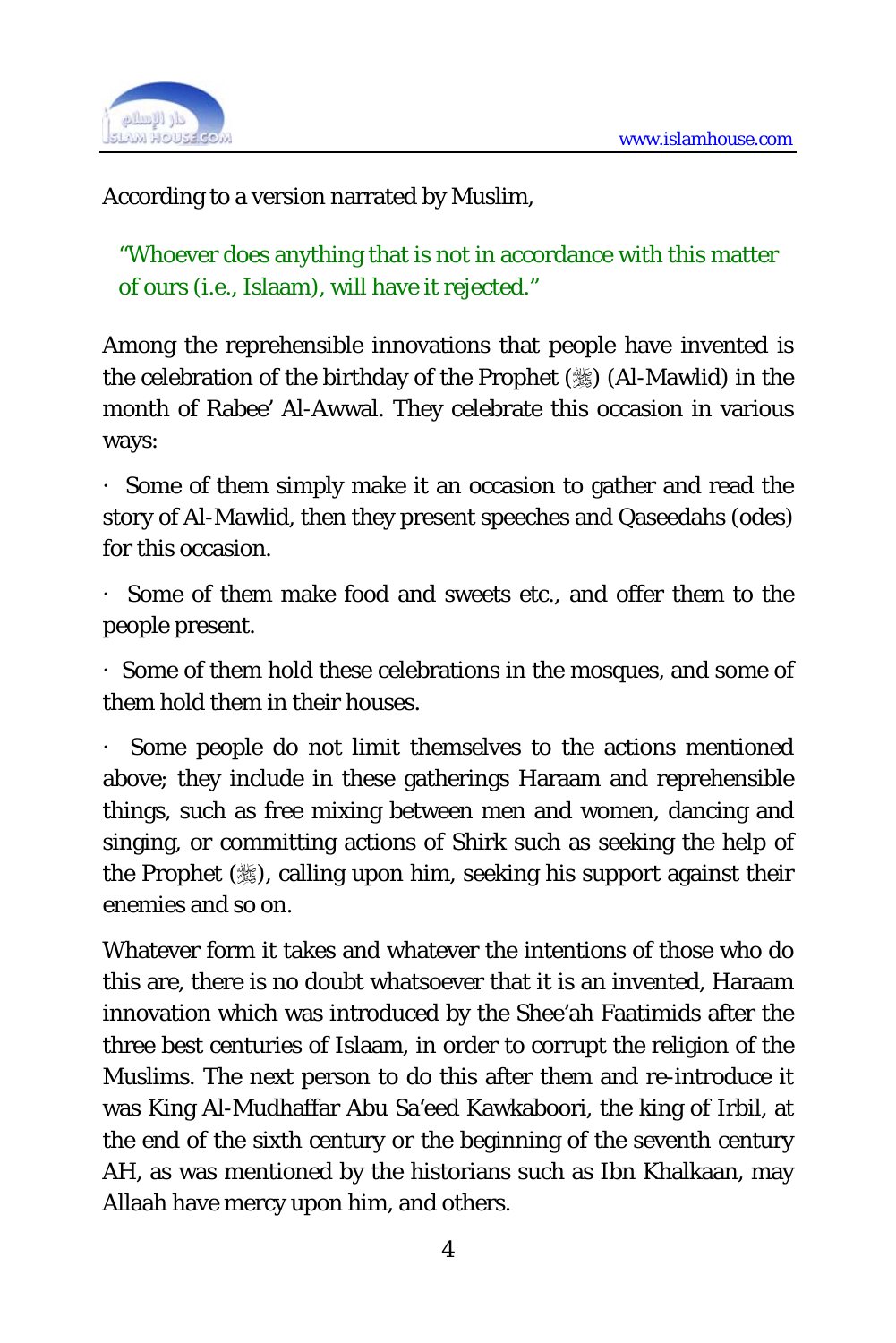

Abu Shaamah, may Allaah have mercy upon him, said:

"The first person to do that in Mosul was Shaykh 'Umar Ibn Muhammad Al-Malaa, one of the well-known righteous people. Then the ruler of Irbil and others followed his example."

Ibn Katheer, may Allaah have mercy upon him, said in his biography of Abu Sa'eed Kazkaboori:

"He used to observe the Mawlid in Rabee' Al-Awwal and hold a huge celebration on that occasion… some of those who were present at the feast of Al-Muzaffar on some occasions of the Mawlid said that he used to offer in the feast five thousand grilled heads of sheep, ten thousand chickens and one hundred thousand large dishes, and thirty trays of sweets… he would let the Sufis sing from Dhuhr until Fajr, and he himself would dance with them."

Ibn Khalkaan, may Allaah have mercy upon him, said:

"When it is the first of Safar they decorate those domes with various kinds of fancy adornments, and in every dome there sits a group of singers and a group of puppeteers and players of musical instruments, and they do not leave any one of those domes without setting up a group (of performers) there. The people give up work during this period, and they do no work except for going around and watching the entertainment. When there are two days to go until the Mawlid, they bring out a large number of camels, cows and sheep, more than can be described, and they accompany them with all the drums, songs and musical instruments that they have, until they bring them to the square… On the night of the Mawlid there are performances of nasheed after Maghrib in the citadel."

So, this is the origin of this celebration on the occasion of the Prophet's birthday. More recently idle entertainment, extravagance, and wasting of money and time have become associated with an innovation for which Allaah has not sent down any authority.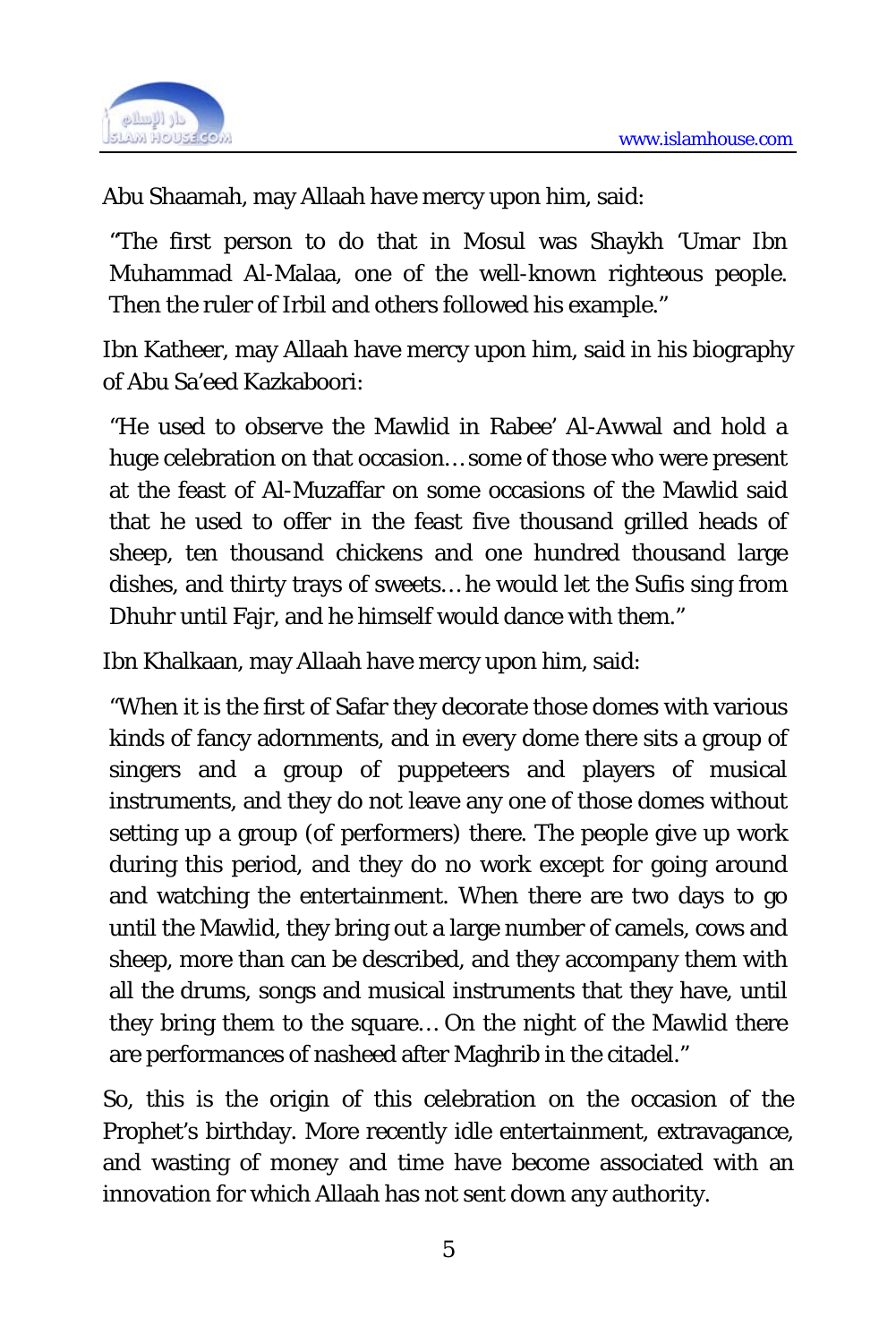

It is incumbent upon all Muslims to revive the Sunnah and put an end to Bid'ah (innovation); they should not perform any action until they know the ruling of Allaah concerning it.

Celebrating the occasion of the birthday of the Prophet  $(\frac{1}{2})$  is forbidden and is to be rejected for a number of reasons:

1 – It is not part of the Sunnah of the Messenger  $(\frac{1}{2})$  or of the khaleefahs who succeeded him. Since this is the case, then it is a forbidden innovation, because the Prophet (,) said:

"I urge you to follow my Sunnah and the way of the rightly-guided khaleefahs after me; adhere to it and cling to it firmly. Beware of newly-invented things, for every newly-invented thing is an innovation (Bid'ah) and every innovation is a going-astray." (Ahmad & Tirmidhi)

Celebrating the Mawlid is an innovation introduced by the Shee'ah Faatimids after the three best centuries of Islaam in order to corrupt the religion of the Muslims. If a person does anything in order to draw closer to Allaah which was not done by the Messenger  $(\frac{16}{20})$  or enjoined by him, and was not done by the khaleefahs who succeeded him, this action implies that he is accusing the Messenger  $(\frac{16}{20})$  of not fully explaining the religion to the people, and that he disbelieves in the words of Allaah what translates as:

```
"This day I have perfected for you your religion." 
                             (Al-Maa'idah: 3)
```
…because he is adding something extra and claiming that it is a part of the religion, which the Messenger  $(\frac{1}{2})$  did not bring.

2 – Celebrating the birthday of the Prophet  $(\frac{1}{2})$  is an imitation of the Christians, because they celebrate the birth of the Messiah (364). Imitating them is extremely Haraam. The Hadeeth tells us that it is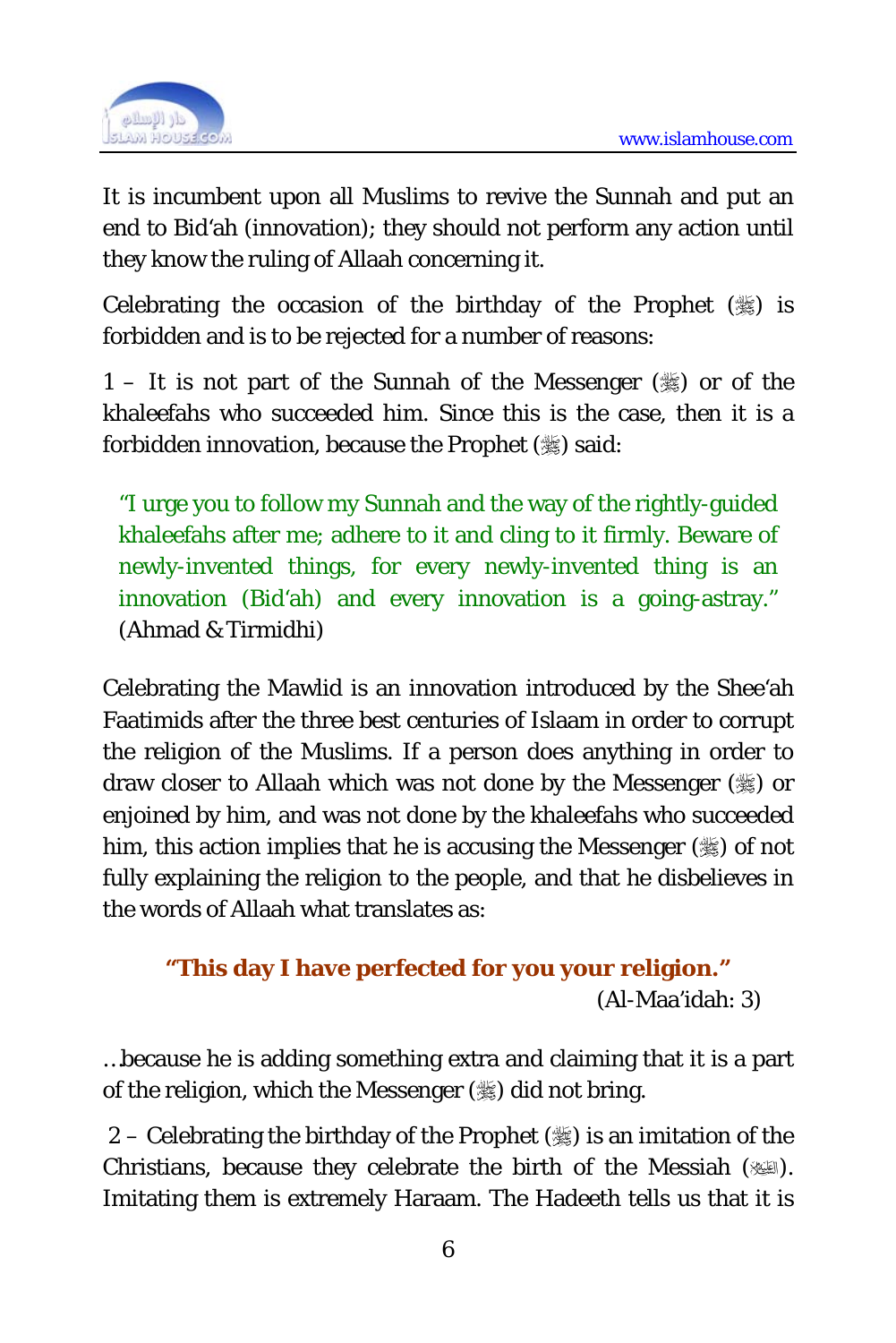

forbidden to imitate the Kuffaar, and we are commanded to differ from them. The Prophet (,) said:

"Whoever imitates a people is one of them" (Ahmad & Abu Daawood).

And he said,

"Be different from the mushrikeen (polytheists)" (Muslim)

…especially with regard to things that are the symbols or rituals of their religion.

3 – Besides being Bid'ah and an imitation of the Christians, both of which are Haraam, celebrating the birthday of the Prophet  $(\frac{1}{2})$  is also a means that leads to exaggeration and excess in venerating him, which even goes as far as calling upon him (making Du'aa to him) and seeking his help, instead of calling upon Allaah, as happens now among many of those who observe the Bid'ah of the Mawlid, when they call upon the Messenger  $(\frac{1}{2})$  instead of Allaah, and ask him for support, and sing Qaseedahs (odes) of shirk praising him, like Qaseedat Al-Burdah etc. The Prophet (3) forbade going to extremes in praising him, as he said:

"Do not extol me as the Christians extolled the son of Maryam. For I am just His slave, so call me the slave of Allaah and His Messenger" (Bukhaari)

… i.e., do not exaggerate in praising me as the Christians exaggerated in praising the Messiah and venerated him until they worshipped him instead of Allaah. Allaah forbade them to do that when he said that which translates as: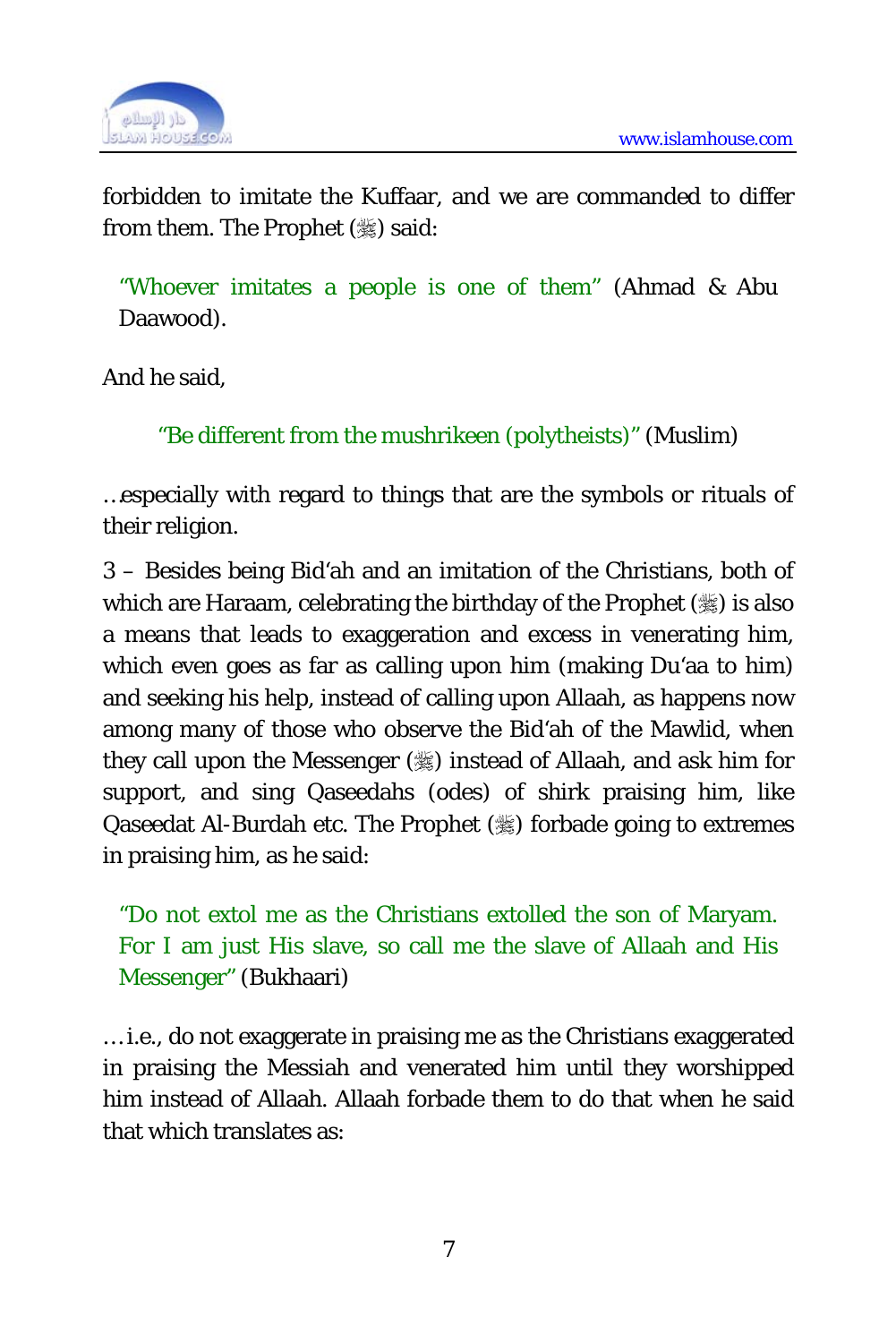

**"O people of the Scripture (Christians)! Do not commit excess in your religion or say about Allaah except the truth. The Messiah, Jesus, the son of Mary, was but a Messenger of Allaah and His word which He directed to Mary and a soul [created at command] from Him."** 

(An-Nisaa': 171).

Our Prophet  $(\frac{1}{2})$  forbade us to exaggerate concerning him lest the same thing happen to us as happened to them, so he said:

"Beware of exaggeration, for those who came before you were destroyed because of exaggeration." (An-Nasaa`i)

4 – Observing the innovation of the Prophet's birthday opens the door to other kinds of Bid'ah and being distracted by them from the Sunnah. Hence you find that the innovators are very active when it comes to Bid'ah and very lazy when it comes to the Sunnah; they hate it and regard those who follow it as enemies, until their entire religion is innovated anniversaries and Mawlids. They have split into various groups, each of which commemorates the anniversary of its Imaam's birth, such as the births of Al-Badawi, Ibn 'Arabi, Al-Dasooqi and Al-Shaadhili. No sooner do they end the celebration of one birthday but they start the celebration of another. This results in exaggeration concerning these dead people and others, and in calling upon them instead of Allaah, believing that they can bring benefit and cause harm, until they deviate from the religion of Allaah and go back to the religion of the people of the Jaahiliyyah about whom Allaah says that which translates as:

**"And they worship other than Allaah that which neither harms them nor benefits them, and they say: 'These are our intercessors with Allaah.' "**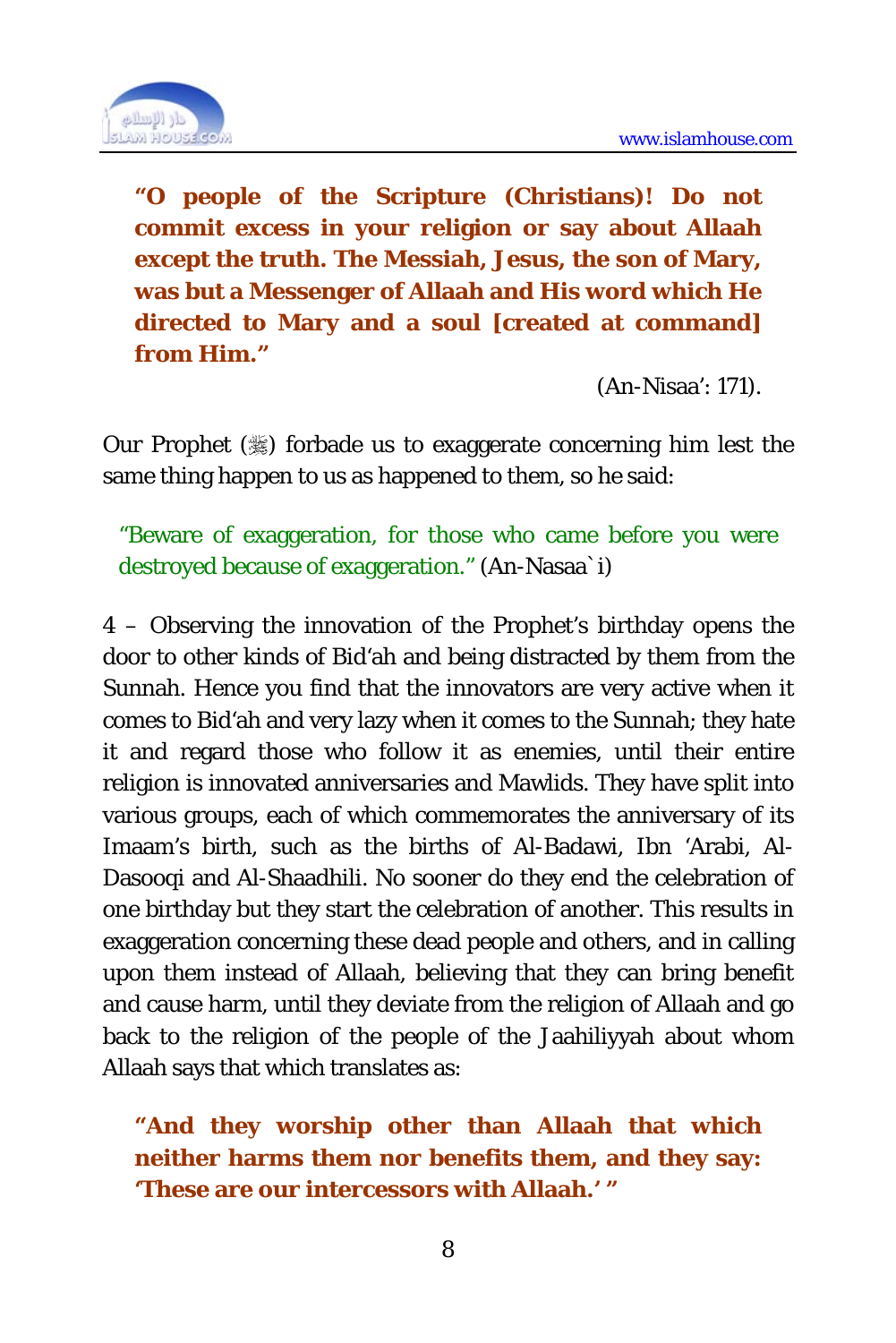

(Yoonus: 18).

## **"And those who protectors besides Him [say]: 'We worship them that they may bring us nearer to Allaah in position.' "**

(Az-Zumar: 3).

Those who think that this Bid'ah should be continued produce specious arguments which are flimsier than a spider's web. These specious arguments may be dealt with as follows:

1 – Their claim that this is veneration of the Prophet  $(\frac{1}{2})$ :

The response to that is that the way to venerate him is to obey him, do as he commanded and avoid that which he forbade, and to love him; he is not to be venerated through innovations, myths and sins. Celebrating his birthday is of this blameworthy type because it is a sin. The people who venerated the Prophet  $(\frac{1}{2})$  the most were the Sahaabah, may Allaah be pleased with them, as 'Urwah Ibn Mas'ood, (...), said to Quraysh:

"O people, I swear by Allaah that I have visited kings. I went to Caesar, Chasroes and the Negus, but I swear by Allaah that I never saw a king whose companions venerated him as much as the companions of Muhammad venerated Muhammad. By Allaah, whenever he spat it never fell to the ground, it fell into the hand of one his companions, then they would wipe their faces and skins with it. If he instructed them to do something, they would hasten to do as he commanded. When he did wudoo´, they would almost fight over his water. When he spoke they would lower their voices in his presence; and they did not stare at him out of respect for him." (Bukhaari)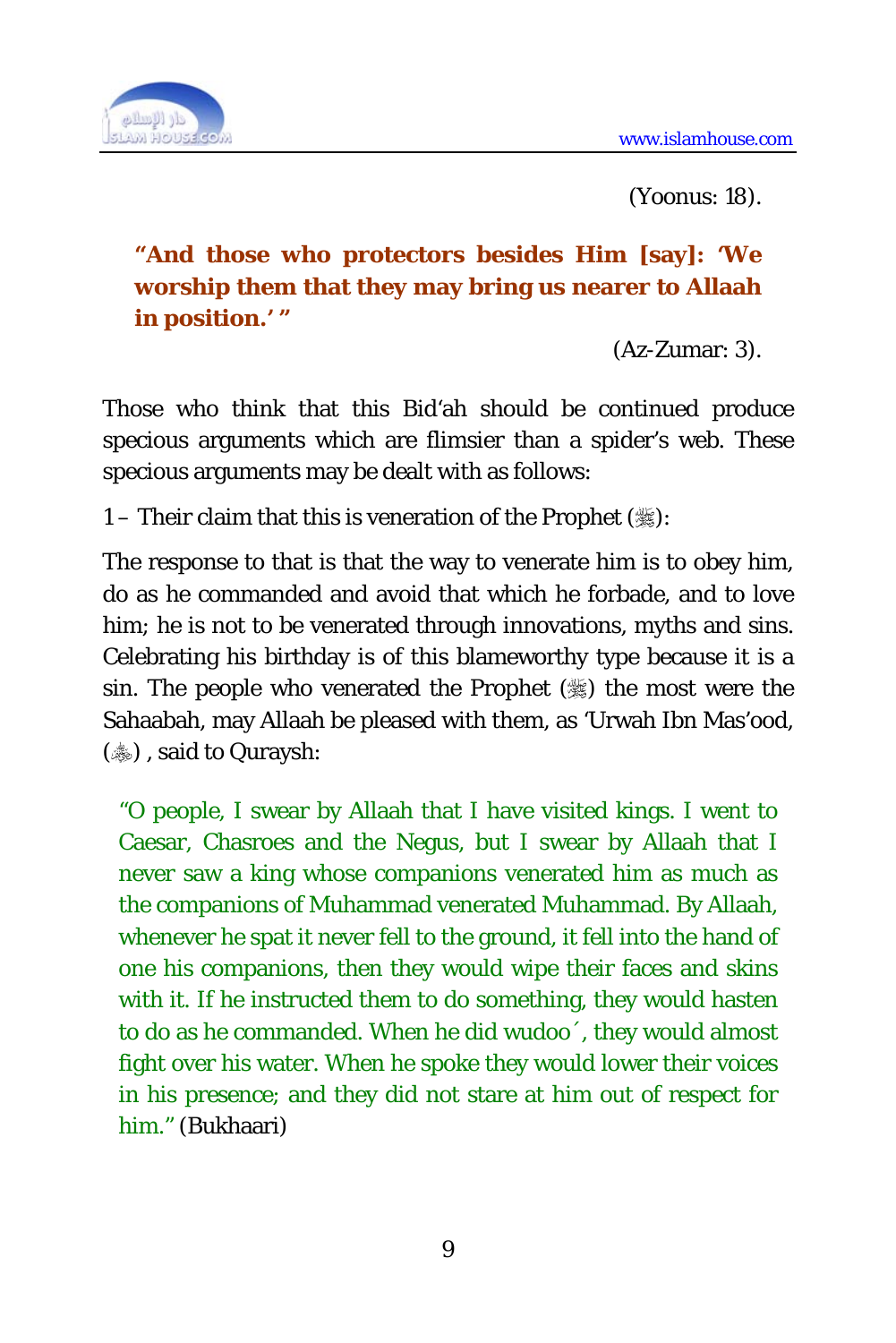

Yet despite this level of veneration, they never took the day of his birth as an 'Eid (festival). If that had been prescribed in Islaam they would not have neglected to do that.

2 – Using as evidence the fact that many people in many countries do this.

The response to that is that evidence can only consist of that which is proven from the Prophet  $(\ddot{\ddot},)$ , and what is proven from the Prophet is that innovations are forbidden in general, and this is an innovation. What people do, if it goes against the evidence (Daleel), does not prove anything, even if many of them do it. Allaah says that which translates as:

## **"And if you obey most of those upon the earth, they will mislead you from the way of Allaah."**

(Al-An'aam: 116)

Nevertheless, in every age, and all praise is due to Allaah, there have always been those who denounce this Bid'ah and state clearly that it is false. Those who persist in following it after the truth has been explained to them have no proofs to fall back on.

Among those who denounced the celebration of this occasion was Shaykh Al-Islam Ibn Taymiyyah, in Iqtidaa' Al-Siraat Al-Mustaqeem; Imaam Al-Shaatibi in Al-I'tisaam; Ibn Al-Haaj in Al-Madkhil; Shaykh Taaj Al-Deen 'Ali Ibn 'Umar Al-Lakhami who wrote an entire book denouncing it; Shaykh Muhammad Basheer Al-Sahsawaani Al-Hindi in his book Siyaanah Al-Insaan; Al-Sayyid Muhammad Rasheed Ridaa wrote an essay on this topic; Shaykh Muhammad Ibn Ibraaheem Aali Ash-Shaykh wrote a separate essay on it; Shaykh 'Abd al-'Azeez Ibn Baaz; and others who are still writing and denouncing this Bid'ah every year in the pages of newspapers and magazines, at a time when this Bid'ah is widespread.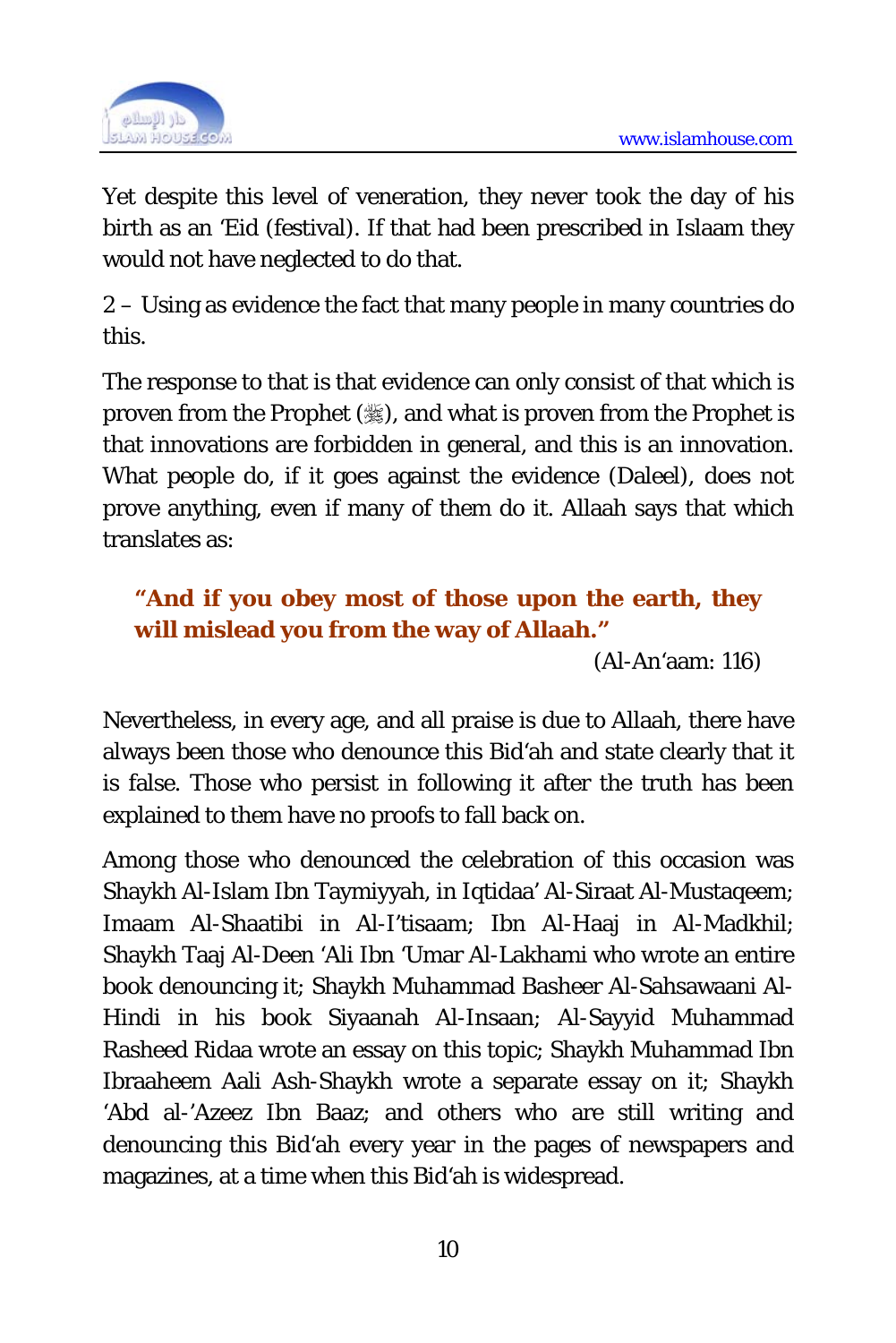

3 – They say that by celebrating the Mawlid they are keeping the memory of the Prophet (,) alive.

The answer to this is that the memory of the Prophet  $(\frac{1}{2})$  is constantly kept alive by the Muslim, such as when his name  $(*)$  is mentioned in the Adhaan and Iqaamah and in Khutbahs, and every time the Muslim recites the Shahaadatayn after doing Wudoo´ and in the prayers, and every time he sends blessings upon the Prophet  $(\frac{16}{20})$ in his prayers and when he is mentioned, and every time the Muslim does a Waajib (obligatory) or Mustahabb (recommended) action that was prescribed by the Messenger  $(\frac{1}{2})$ . In all of these ways (the Muslim) remembers him and the reward equivalent to the reward of the one who does that action goes back to the Prophet (.). Thus the Muslim constantly keeps the memory of the Messenger alive and has a connection with him night and day throughout his life through that which Allaah has prescribed, not only on the day of the Mawlid and things which are Bid'ah and go against the Sunnah, for that puts one at a distance from the Messenger ( $\frac{1}{20}$ ) and the Messenger will disown him because of that.

The Messenger  $(\frac{1}{2})$  has no need of this innovated celebration, because Allaah has already bestowed veneration and respect upon him, as He says that which translates as:

**"And raised high for you your repute."**  (Ash-Sharh: 4)

This is because the name of Allaah is not mentioned in the Adhaan, Iqaamah or Khutbahs, except that the Messenger () is mentioned after Him; this is sufficient veneration, love and renewal of his memory, and sufficient encouragement to follow him.

Allaah did not refer to the birth of the Messenger  $(\frac{1}{2})$  in the Qur`aan, rather He referred to his Mission, and says what translates as: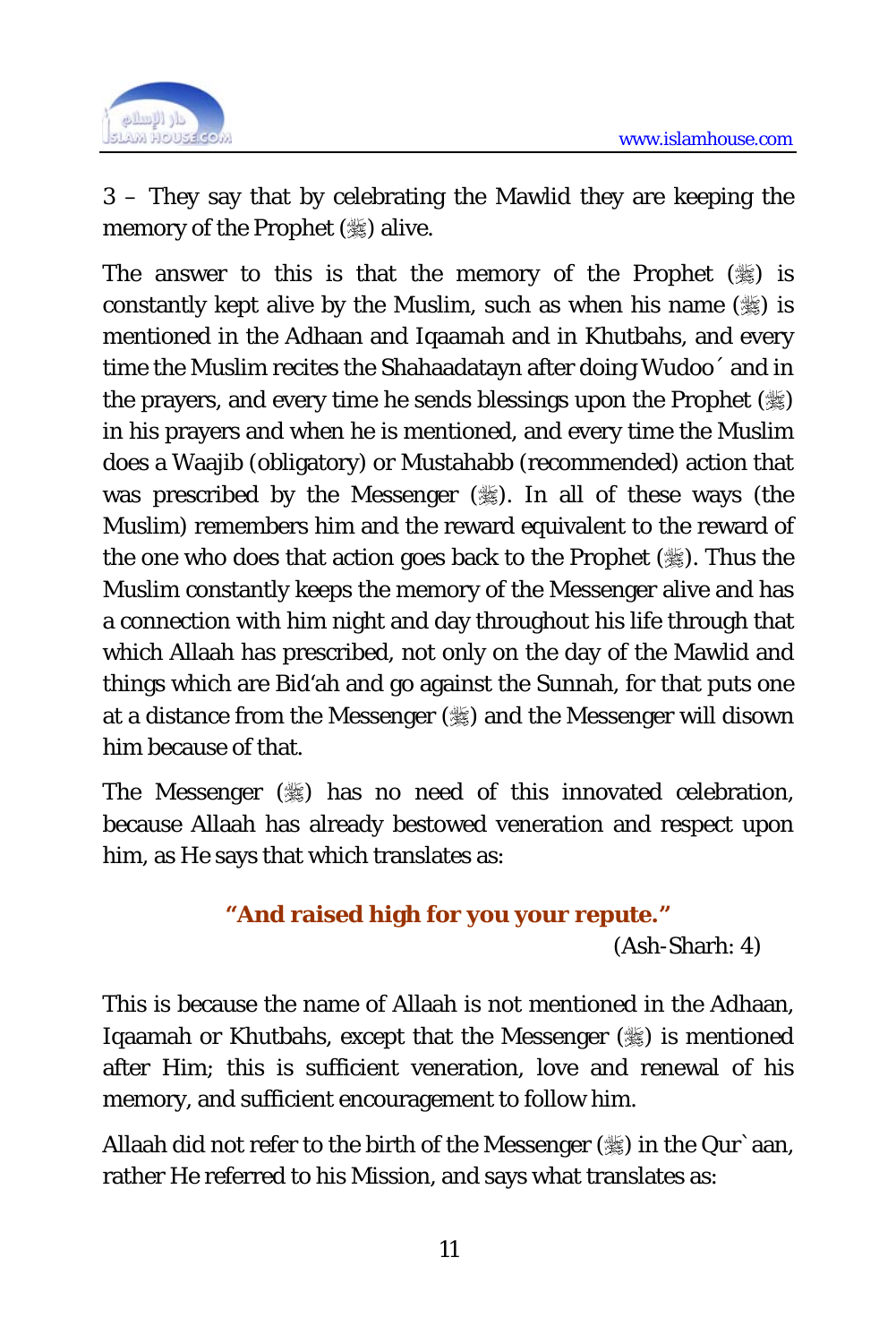

**"Indeed, Allaah conferred a great favour on the believers when He sent among them a Messenger (Muhammad) from among themselves."** 

(Aal 'Imraan: 164)

**"It is He who sent among the unlettered a Messenger from themselves."** 

(Al-Jumu'ah: 2).

4 – They may say that the celebration of the Prophet's birthday was introduced by a knowledgeable and just king who intended thereby to draw closer to Allaah.

Our response to that is that Bid'ah is not acceptable, no matter who does it. A good intention does not justify a bad deed and even if a person died as a knowledgeable and righteous person, this does not mean that he was infallible.

5 – They say that celebrating the Mawlid comes under the heading of Bid'ah Hasanah (good innovation) because it is based on giving thanks to Allaah for the Prophet (,)!

Our response to that is that there is nothing good in innovation. The Prophet  $(\mathcal{H})$  said:

"Whoever innovates anything in this matter of ours (i.e., Islaam), that is not part of it will have it rejected." (Bukhaari)

And he  $(\mathcal{L})$  said:

"Every innovation is a going astray." (Ahmad & Tirmidhi)

The ruling on innovations is that they are all misguidance, but this specious argument suggests that not every Bid'ah is a going astray, rather there are good innovations.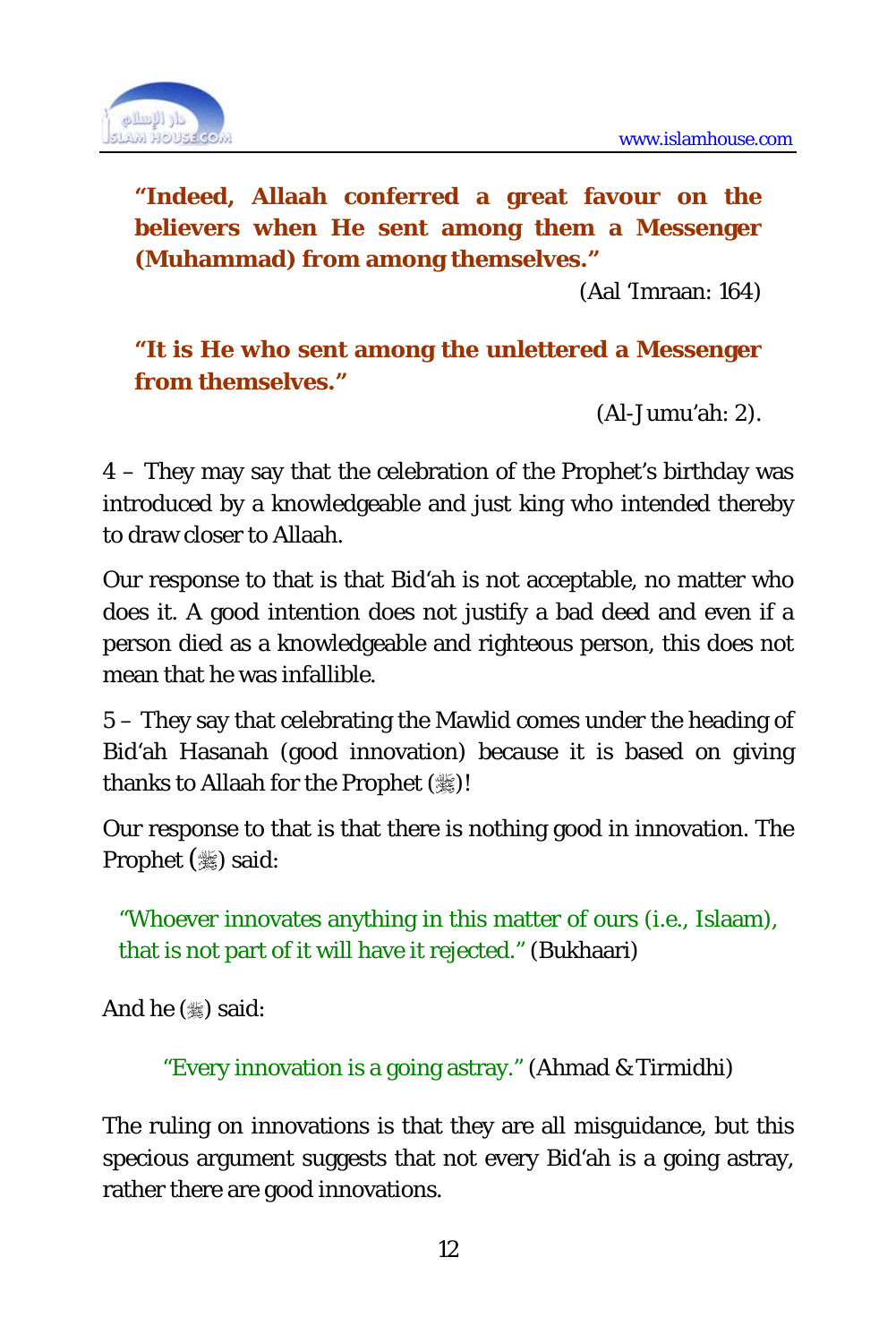

Ibn Rajab, may Allaah have mercy upon him, said:

"The words of the Prophet (,), 'every innovation is a going astray' is a concise but comprehensive comment which includes everything; it is one of the most important principles of religion. It is like his words:

'Whoever innovates anything in this matter of ours (i.e., Islaam) that is not part of it will have it rejected.' (Bukhaari)

 Whoever innovates anything and attributes it to Islaam when it has no basis in the religion, this is a going astray and is nothing to do with Islaam, whether that has to do with matters of belief ('Aqeedah) or outward and inward words and deeds."

These people have no proof that there is any such thing as a "good innovation" apart from the words of 'Umar  $(*)$  concerning Taraaweeh prayers when he said:

'What a good innovation this is.' (Bukhaari)

They also said that things were innovated which were not denounced by the Salaf, such as compiling the Qur`aan into one volume and writing and compiling the collections of Ahadeeth.

The response to that is that these matters had a basis in Islam, so they were not newly-invented.

'Umar ( $\ast$ ) said: 'What a good Bid'ah,' meaning innovation in the linguistic sense, not in the Shar'i sense. Whatever has a basis in Islam, if it is described as an innovation, is an innovation in the linguistic sense, not in the Shar'i sense, because innovation in the Shar'i sense means that which has no basis in Islam.

Compiling the Qur`aan into one book has a basis in Islam, because the Prophet ( $\frac{1}{2}$ ) had commanded that the Qur`aan be written down,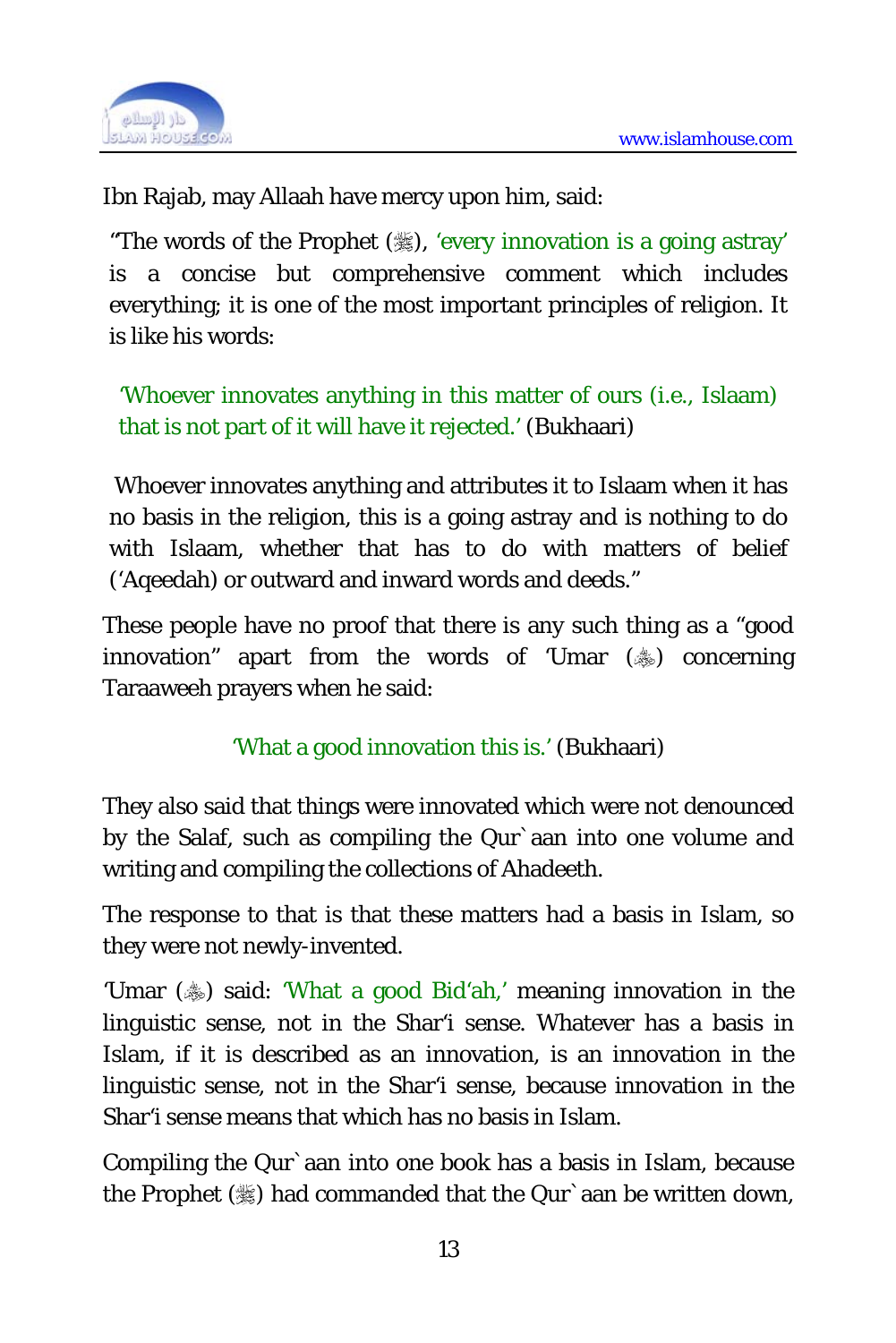

but it was scattered, so the Sahaabah compiled it in one volume so as so protect and preserve it.

The Prophet  $(\frac{1}{2})$  led his companions in praying Taraaweeh for a while, then he stopped doing that, lest it become obligatory on them. The Sahaabah, may Allaah be pleased with them, continued to pray it individually during the life of the Prophet ( $\gg$ ) and after his death, until 'Umar Ibn Al-Khattaab () gathered them behind one Imaam as they used to pray behind the Prophet (.). Therefore, this was not an innovation introduced into the religion.

Compiling the collections of Ahadeeth also has a basis in Islaam. The Prophet () ordered that some Ahaadeeth be written down for some of his companions when they asked him for that. Generally, doing this during his lifetime was prohibited, for fear that the Qur`aan might be mixed with things that were not part of it (from the sayings of the Prophet  $(\frac{1}{2})$ . When the Prophet  $(\frac{1}{2})$  died, this fear was no longer a factor, because the Qur`aan had been completed and arranged in order before he died. The Muslims compiled the Sunnah after that in order to preserve it and keep it from being lost. May Allaah reward them with good on behalf of Islaam and the Muslims, because they preserved the Book of their Lord and the Sunnah of their Prophet  $(\mathcal{L})$  from being lost or being tampered with.

We may also say to them: why was this act of thanksgiving, as they call it, not done by the best generations, the Sahaabah, Taabi'een and followers of the Taabi'een, who loved the Prophet  $(\frac{1}{2})$  the most and who were most keen to do good and give thanks? Are those who introduced the innovation of the Mawlid more rightly-guided than them? Do they give more thanks to Allaah? Definitely not!

6 – They may say that celebrating the birthday of the Prophet  $(\frac{15}{26})$  is indicative of their love for him; this is one way of showing that, and showing love of the Prophet ( $\frac{1}{2}$ ) is prescribed in Islam!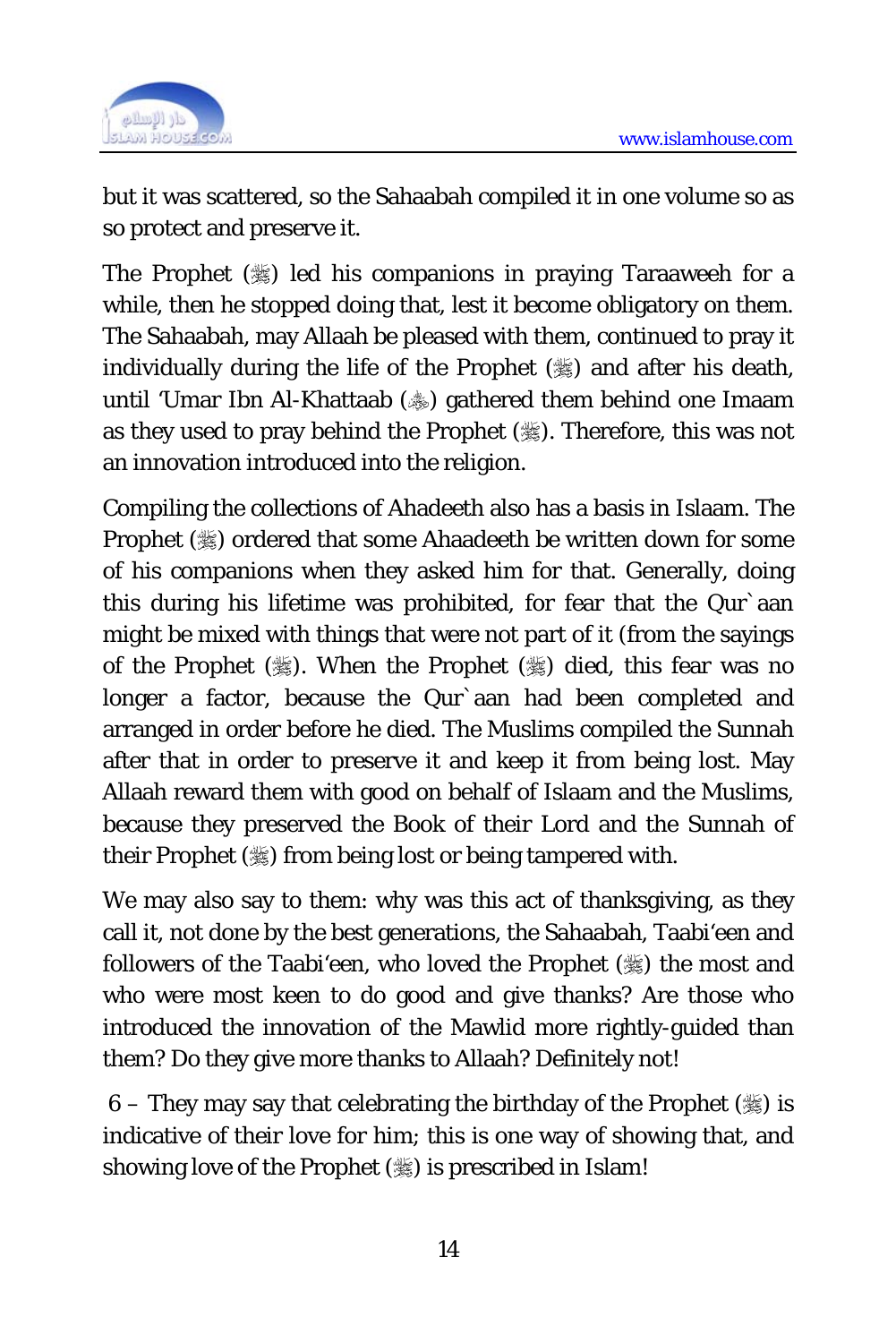

The answer to that is that undoubtedly loving the Prophet  $(*)$  is obligatory for every Muslim; he should love him more than he loves himself, his child, his father and all of mankind – may my father and mother be sacrificed for him – but that does not mean that we should introduce innovations for doing so that have not been prescribed for us. Loving him dictates that we should obey him and follow him, for that is one of the greatest manifestations of love, as it is said: "If your love is sincere then obey him; for the lover obeys the one whom he loves."

Loving the Prophet () implies keeping his Sunnah alive, adhering firmly to it, and avoiding words and deeds that go against it. Undoubtedly everything that goes against his Sunnah is a reprehensible innovation (Bid'ah) and a manifest act of disobedience. That includes celebrating his birthday and other kinds of Bid'ah. Having good intentions does not mean that it is permissible to introduce innovations into the religion. Islaam is based on two things, purity of intention and following the Prophet  $(\frac{1}{2})$ .

Allaah says that which translates as:

**"Yes [on the contrary], whoever submits his face [i.e., self] in Islaam to Allaah while being a doer of good will have his reward with his Lord. And no fear will there be concerning them, nor will they grieve."** 

(Al-Baqarah: 112)

Submitting one's face to Allaah means being sincere towards Allaah, and doing good means following the Messenger  $(\frac{1}{2})$  and implementing his Sunnah.

7 – Another of their specious arguments is when they say that by celebrating the Mawlid and reading the biography of the Prophet (\) on this occasion, they are encouraging people to follow his example!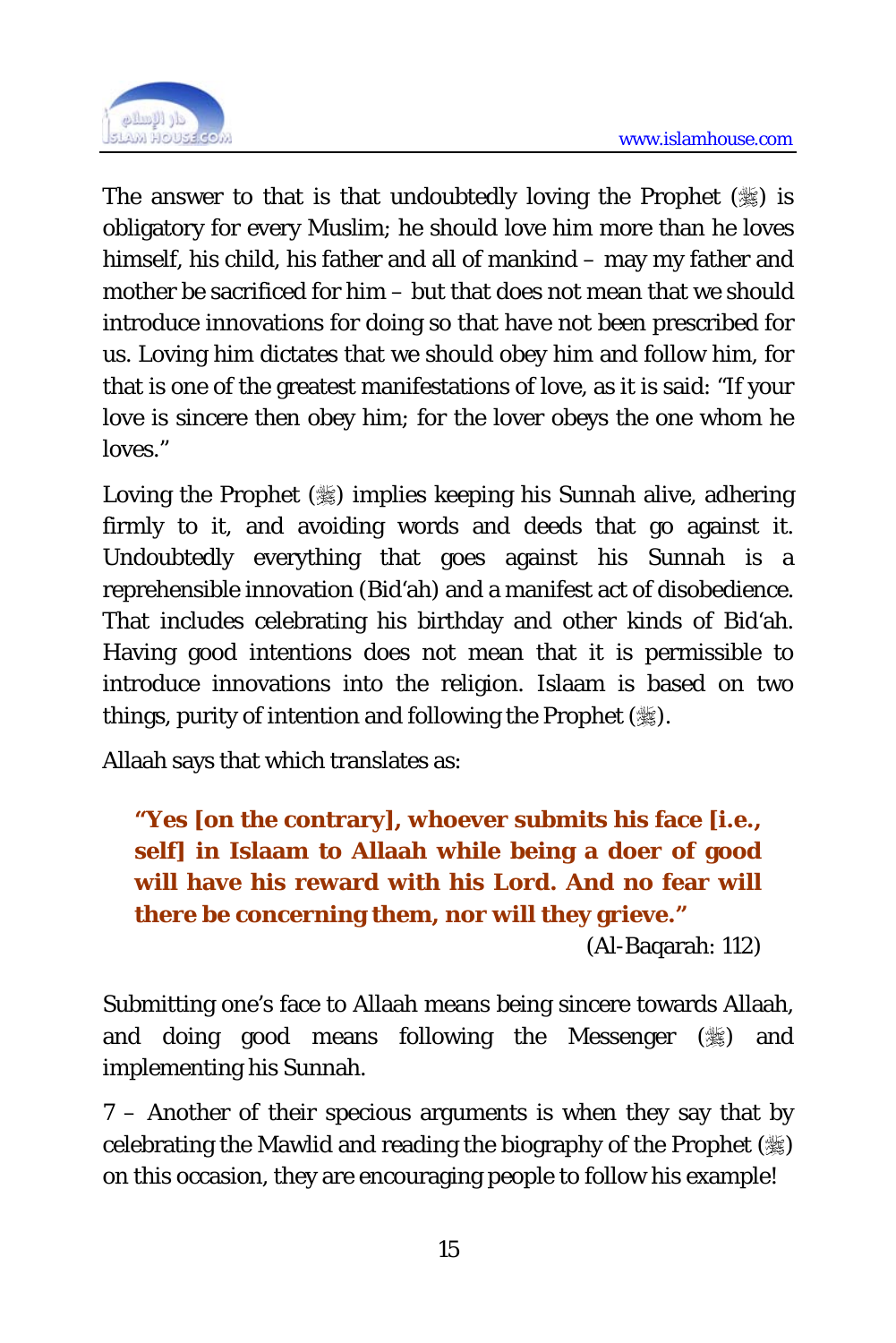

We say to them that reading the biography of the Prophet  $(\frac{1}{2})$  and following his example are required of the Muslim all the time, all year long and throughout his life. Singling out a specific day for that with no evidence for doing so is an innovation, and

"…every innovation is a going astray." (Ahmad & Tirmidhi)

Bid'ah does not bear any fruit but evil and it leads to a person distancing himself from the Prophet (,...).

In conclusion, celebrating the birthday of the Prophet  $(\frac{16}{36})$ , whatever form it takes, is a reprehensible innovation. The Muslims should put a stop to this and other kinds of Bid'ah, and occupy themselves with reviving and adhering to the Sunnah. They should not be deceived by those who promote and defend this Bid'ah, for these types of people are more interested in keeping innovations alive than in reviving the Sunnah; they may not even care about the Sunnah at all. Whoever is like this, it is not permissible to imitate him or follow his example, even if the majority of people are like this. Rather we should follow the example of those who follow the path of the Sunnah, among the righteous Salaf and their followers, even if they are few. Truth is not measured by the men who speak it; rather men are measured by the truth.

The Prophet (,) said:

"Whoever among you lives (for a long time) will see many differences. I urge you to follow my Sunnah and the way of the rightly-guided khaleefahs who come after me. Hold on to it firmly. Beware of newly-invented matters, for every innovation is a going astray." (Ahmad & Tirmidhi)

So the Prophet ( $\gg$ ) explained to us in this Hadeeth what we should do when there are differences of opinion, just as he explained that